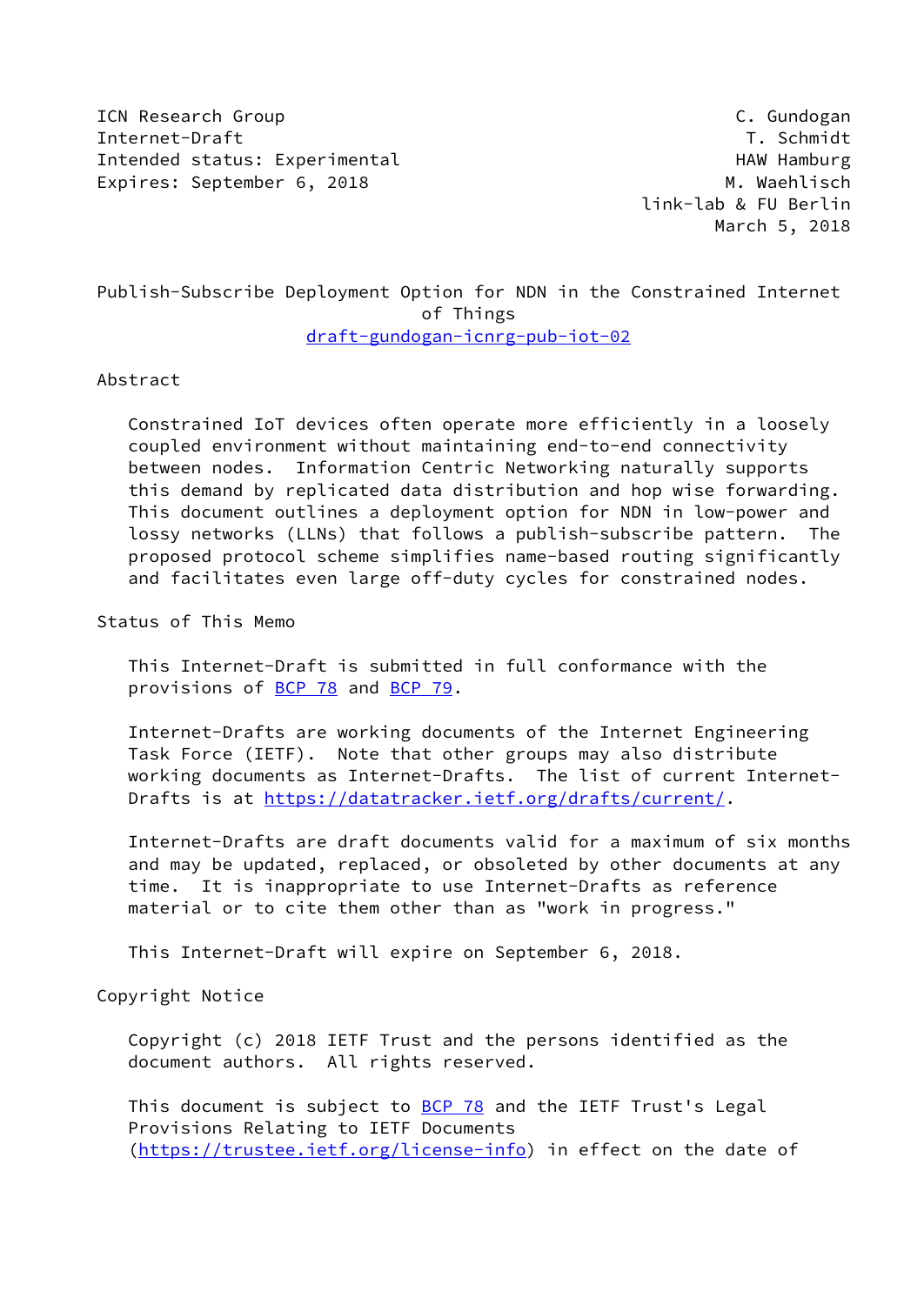<span id="page-1-1"></span>

| Internet-Draft | NDN Pub-Sub in the IoT | March 2018 |  |
|----------------|------------------------|------------|--|
|----------------|------------------------|------------|--|

 publication of this document. Please review these documents carefully, as they describe your rights and restrictions with respect to this document.

### Table of Contents

| $\overline{3}$<br>Benefits of Loose Coupling in the IoT<br>$\overline{4}$<br>1.2.<br>$\overline{5}$<br>2.<br>$\overline{5}$<br>$\underline{3}$ . Publish-Subscribe in IoT Edge Networks<br>6<br>Topology Maintenance and Routing<br>3.1.<br>$\underline{8}$<br>Mapping Publish to NDN<br>3.2.<br>$\overline{9}$<br>Mapping Subscribe to NDN<br>3.3.<br>Content Replication in partitioned networks $\dots$<br>10<br>3.4.<br>Content Replication between Proxy Instances<br>10<br>3.5.<br>Alerting and group communication $\dots \dots \dots \dots$<br>11<br>3.6.<br>11<br>4.1. Prefix Advertisement Message (PAM) 11<br>4.2. Name Advertisement Message (NAM)<br>12<br>12<br>13<br>5.<br>6.<br>Normative References $\frac{13}{2}$<br>6.1.<br>Informative References $\frac{13}{2}$<br>6.2.<br>15 |  |  |  |  | $\overline{2}$ |
|----------------------------------------------------------------------------------------------------------------------------------------------------------------------------------------------------------------------------------------------------------------------------------------------------------------------------------------------------------------------------------------------------------------------------------------------------------------------------------------------------------------------------------------------------------------------------------------------------------------------------------------------------------------------------------------------------------------------------------------------------------------------------------------------------|--|--|--|--|----------------|
|                                                                                                                                                                                                                                                                                                                                                                                                                                                                                                                                                                                                                                                                                                                                                                                                    |  |  |  |  |                |
|                                                                                                                                                                                                                                                                                                                                                                                                                                                                                                                                                                                                                                                                                                                                                                                                    |  |  |  |  |                |
|                                                                                                                                                                                                                                                                                                                                                                                                                                                                                                                                                                                                                                                                                                                                                                                                    |  |  |  |  |                |
|                                                                                                                                                                                                                                                                                                                                                                                                                                                                                                                                                                                                                                                                                                                                                                                                    |  |  |  |  |                |
|                                                                                                                                                                                                                                                                                                                                                                                                                                                                                                                                                                                                                                                                                                                                                                                                    |  |  |  |  |                |
|                                                                                                                                                                                                                                                                                                                                                                                                                                                                                                                                                                                                                                                                                                                                                                                                    |  |  |  |  |                |
|                                                                                                                                                                                                                                                                                                                                                                                                                                                                                                                                                                                                                                                                                                                                                                                                    |  |  |  |  |                |
|                                                                                                                                                                                                                                                                                                                                                                                                                                                                                                                                                                                                                                                                                                                                                                                                    |  |  |  |  |                |
|                                                                                                                                                                                                                                                                                                                                                                                                                                                                                                                                                                                                                                                                                                                                                                                                    |  |  |  |  |                |
|                                                                                                                                                                                                                                                                                                                                                                                                                                                                                                                                                                                                                                                                                                                                                                                                    |  |  |  |  |                |
|                                                                                                                                                                                                                                                                                                                                                                                                                                                                                                                                                                                                                                                                                                                                                                                                    |  |  |  |  |                |
|                                                                                                                                                                                                                                                                                                                                                                                                                                                                                                                                                                                                                                                                                                                                                                                                    |  |  |  |  |                |
|                                                                                                                                                                                                                                                                                                                                                                                                                                                                                                                                                                                                                                                                                                                                                                                                    |  |  |  |  |                |
|                                                                                                                                                                                                                                                                                                                                                                                                                                                                                                                                                                                                                                                                                                                                                                                                    |  |  |  |  |                |
|                                                                                                                                                                                                                                                                                                                                                                                                                                                                                                                                                                                                                                                                                                                                                                                                    |  |  |  |  |                |
|                                                                                                                                                                                                                                                                                                                                                                                                                                                                                                                                                                                                                                                                                                                                                                                                    |  |  |  |  |                |
|                                                                                                                                                                                                                                                                                                                                                                                                                                                                                                                                                                                                                                                                                                                                                                                                    |  |  |  |  |                |
|                                                                                                                                                                                                                                                                                                                                                                                                                                                                                                                                                                                                                                                                                                                                                                                                    |  |  |  |  |                |
|                                                                                                                                                                                                                                                                                                                                                                                                                                                                                                                                                                                                                                                                                                                                                                                                    |  |  |  |  |                |
|                                                                                                                                                                                                                                                                                                                                                                                                                                                                                                                                                                                                                                                                                                                                                                                                    |  |  |  |  |                |

## <span id="page-1-0"></span>[1](#page-1-0). Introduction

 In the emerging Internet of Things (IoT), it is expected that large quantities of very constrained sensors and actuators collect, communicate, and process massive amounts of machine data. Early experiments with constrained nodes show promising results for different deployments of ICN communication [[NDN-EXP\]](#page-14-0). NDN stacks for the IoT tend to be less resource-consuming and more lightweight, the hop wise caching and forwarding indicate higher reliability and lower sensitivity to disruptions than end-to-end IP solutions. Most notably, security and resiliance of nodes and networks are enhanced by the NDN request-response scheme, where data delivery remains receiver-initiated.

The following properties are characteristic for constrained IoT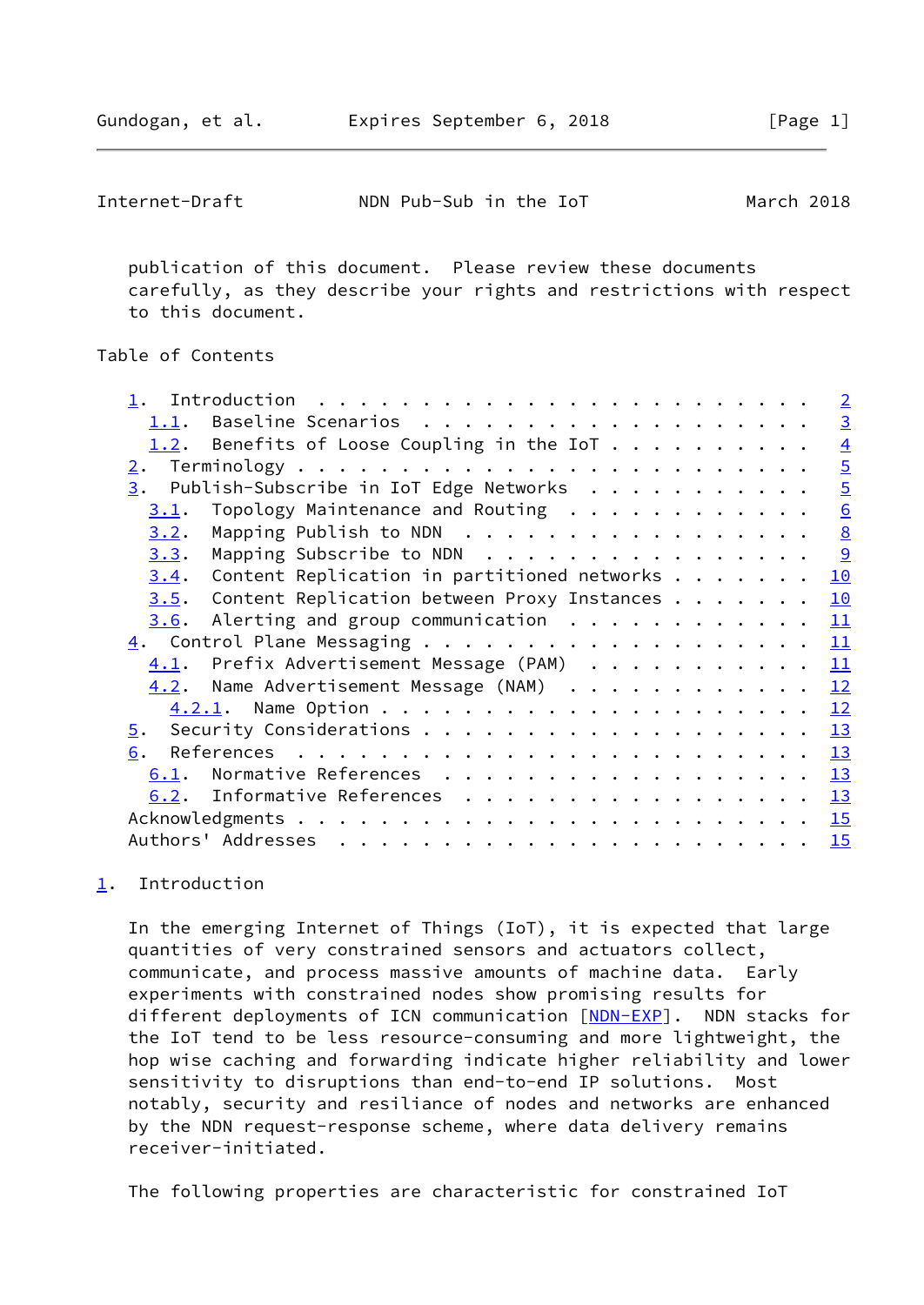environments:

- o Battery-powered nodes with significant sleep cycles
- o Low memory reserves, but potentially large (flash) storage

| Gundogan, et al. | Expires September 6, 2018 | [Page 2] |
|------------------|---------------------------|----------|
|                  |                           |          |

<span id="page-2-1"></span>Internet-Draft NDN Pub-Sub in the IoT March 2018

- o Failing nodes due to various external or internal reasons
- o Low power lossy wireless networks

 These various constraints pose significant challenges on a real-world deployment of NDN networks, among them [\[RFC7927](https://datatracker.ietf.org/doc/pdf/rfc7927)]:

- o The complexity of name-based routing may overburden link and memory capacities.
- o State management at nodes may drain batteries or memory resources.
- o Clear separation between control and data plane potentially increases
- o An adaptation to the constrained wireless link and transmission characteristics will often be required (see [[I-D.gundogan-icnrg-ccnlowpan\]](#page-14-1)).
- o Mobility management will need to aid non-stationary deployments.
- o Intermittent connectivity may occur from mobility or temporarily fragmenting networks.

<span id="page-2-0"></span>[1.1](#page-2-0). Baseline Scenarios

Multiple scenarios have been discussed in  $[REC7476]$  and  $[IWMT]$  $[IWMT]$  that evaluate the applicability of ICN in IoT.

 We consider two characteristic constrained IoT scenarios with the enumerated challenges below.

 Stationary IoT nodes within reach of fixed uplinks for home, building, and factory automation, stationary monitoring, and related stable environments: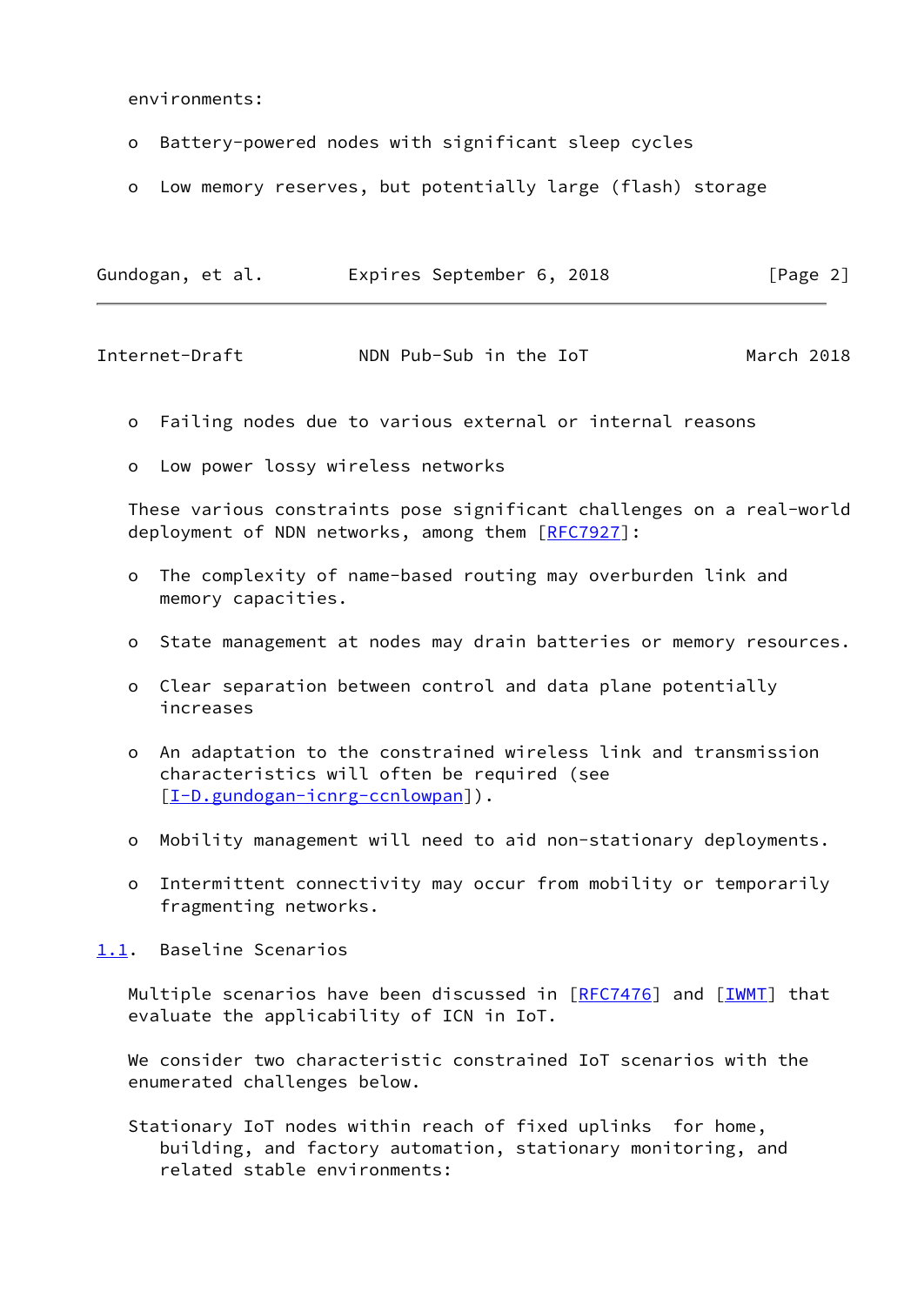- \* Reliability, resilience of operation
- \* Radio coordination, coverage
- \* Energy constraints, device lifetime
- $*$  Interference with rivaling appliances

 Mobile IoT nodes with sparse coverage or intermittent connectivity for urban or rural mobility and sensing, industrial Internet in widespread environments, disaster recovery and rescue, and related unstable environments:

<span id="page-3-1"></span>

| Gundogan, et al. | Expires September 6, 2018 | $\lceil \text{Page } 3 \rceil$ |
|------------------|---------------------------|--------------------------------|
| Internet-Draft   | NDN Pub-Sub in the IoT    | March 2018                     |

- $*$  Exploit connectivity when available
- \* Large off-duty cycles of nodes
- \* Partitioned networks
- \* Limited dependability
- \* Environmental impact and disturbance

 IoT scenarios usually impose routing requirements to support mobile nodes, handle failing links and to be resilient against attacks. A secure and autonomous bootstrapping is essential, especially for large-scale IoT deployments.

<span id="page-3-0"></span>[1.2](#page-3-0). Benefits of Loose Coupling in the IoT

 ICN decouples content consumers from data producers (decoupling in space). A more sophisticated decoupling can be provided with the publish-subscribe messaging pattern that further adds a decoupling in time and synchronization. Constrained devices in LLNs can leverage this loose coupling to increase sleep cycles and delegate the authority over as much information as possible to more powerful devices that act as content proxies. In Figure 1, once content is published to the content proxy (CP) by a producer (P), consumers (C) can retrieve this content from (CP) without interacting with the producer. This indirection when retrieving information allows (P) to align sleep cycles accordingly to the period of generating new sensor readings, instead of handling content requests from any consumers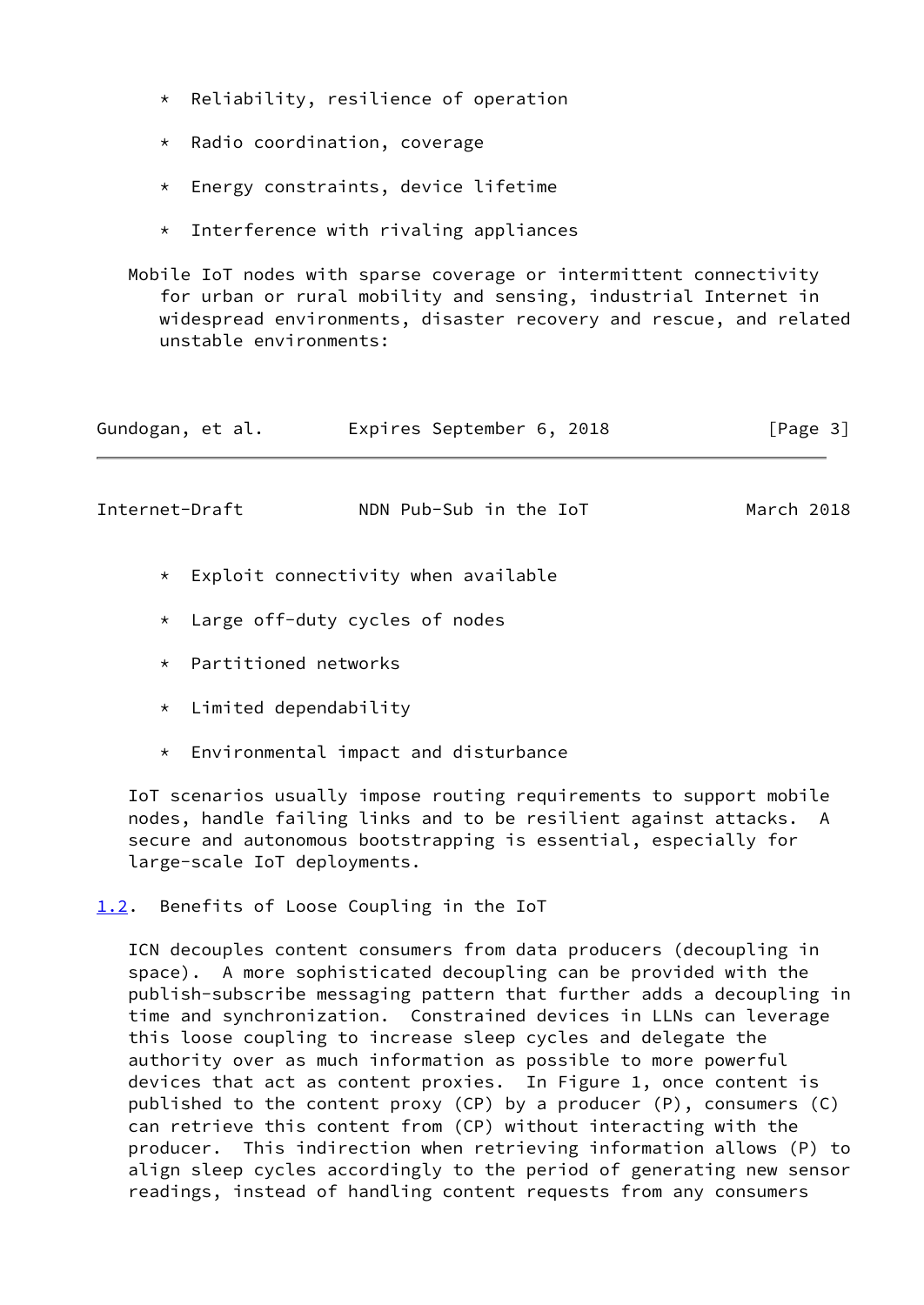$(C)$ .



Figure 1: Content Proxy (CP) - Producer (P) - Consumer (C)

 The NDN communication follows a request-response pattern and prevents an unsolicited push of data. While this design must be seen as a vital security feature that prevents common DDoS attacks, no straight-forward mechanism for issuing an unsolicited alert between nodes has been foreseen which is desired in many use cases of sensors and actuators. Several extensions have been proposed to enable an unsolicited push of data, among them Interest-follows-Interest, Interest notification, and a dedicated push packet. All these push messages are sent immediately to a prospective consumer node, which

| Gundogan, et al. | Expires September 6, 2018 | [Page 4] |
|------------------|---------------------------|----------|
|------------------|---------------------------|----------|

<span id="page-4-1"></span>Internet-Draft NDN Pub-Sub in the IoT March 2018

 not only conflicts with the ICN paradigm of naming content instead of hosts, but re-open the DoS attack surface.

 In this memo, we introduce the different approach of a (local) 'Hop and Pull' [[HoPP\]](#page-13-5). We assume the presence of a link-local control message for alerting next-hop neighbors. Such single-hop alerts advertise names (NAM-messages), or prefixes (PAM-mesage). Nodes that receive such local control information may either update their control plane (routing tables) or decide to pull content from its neighboring nodes. In this way, the NDN request-response pattern for data transmission remains fully intact, while control functions and time-critical update alerts become available as first class citizens in the ICN scheme.

#### <span id="page-4-0"></span>[2](#page-4-0). Terminology

 The key words "MUST", "MUST NOT", "REQUIRED", "SHALL", "SHALL NOT", "SHOULD", "SHOULD NOT", "RECOMMENDED", "MAY", and "OPTIONAL" in this document are to be interpreted as described in [RFC 2119 \[RFC2119](https://datatracker.ietf.org/doc/pdf/rfc2119)]. The use of the term, "silently ignore" is not defined in [RFC 2119](https://datatracker.ietf.org/doc/pdf/rfc2119). However, the term is used in this document and can be similarly construed.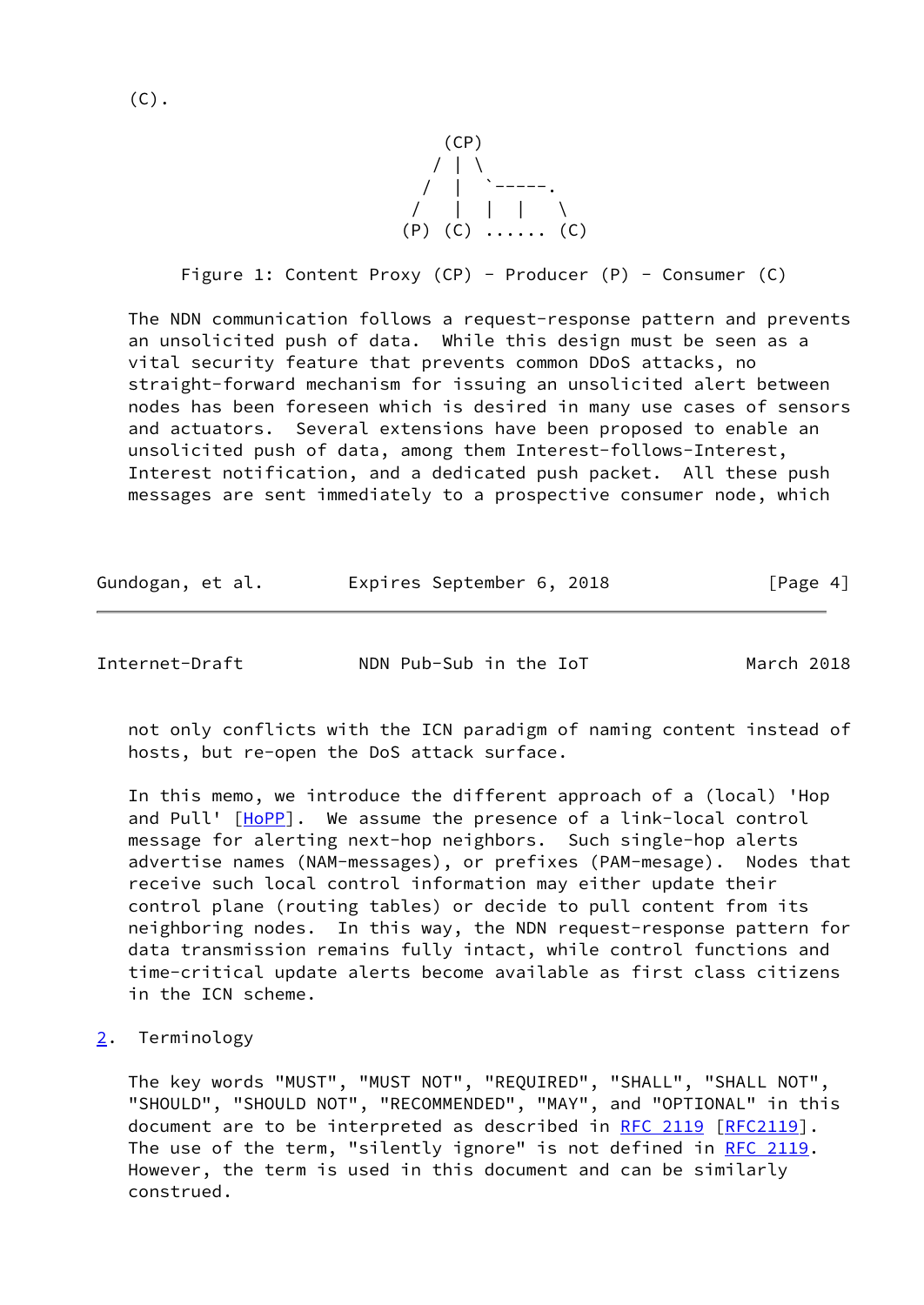This document uses the terminology of [[RFC7476](https://datatracker.ietf.org/doc/pdf/rfc7476)], [\[RFC7927](https://datatracker.ietf.org/doc/pdf/rfc7927)], and [\[RFC7945](https://datatracker.ietf.org/doc/pdf/rfc7945)] for ICN entities.

The following terms are used in the document and defined as follows:

 Converge Cast Many-to-One communication pattern, where multiple devices send sensor readings to one gateway.

Content Proxy Stable node for replicating content.

- Cloud Gateway A Gateway that enables content transfer to and from a remote cloud storage, possibly by performing some kind of protocol translation.
- PAM Prefix Advertisement Message.
- NAM Name Advertisement Message.
- <span id="page-5-0"></span>[3](#page-5-0). Publish-Subscribe in IoT Edge Networks

 The publish-subscribe system is centered around prefix-specific content proxies (CPs) that are deployed in IoT edge networks. Such proxy function can be hosted on the Cloud- or Internet Gateway, or may reside on a stable, less constrained node within the IoT

| Gundogan, et al. | [Page 5]<br>Expires September 6, 2018 |
|------------------|---------------------------------------|
|------------------|---------------------------------------|

<span id="page-5-2"></span>

| Internet-Draft | NDN Pub-Sub in the IoT | March 2018 |  |
|----------------|------------------------|------------|--|
|----------------|------------------------|------------|--|

 infrastructure. It is assumed that a CP is present for each prefix covering publishable content.

 Implementing a pub-sub NDN involves several steps that are bound to the tight requirements of resource-constrained devices. These steps include:

- 1. Building the prefix-specific routing topology tailored to constrained networks
- 2. Mapping \_Publish\_ to NDN semantics
- 3. Mapping \_Subscribe\_ to NDN semantics
- <span id="page-5-1"></span>[3.1](#page-5-1). Topology Maintenance and Routing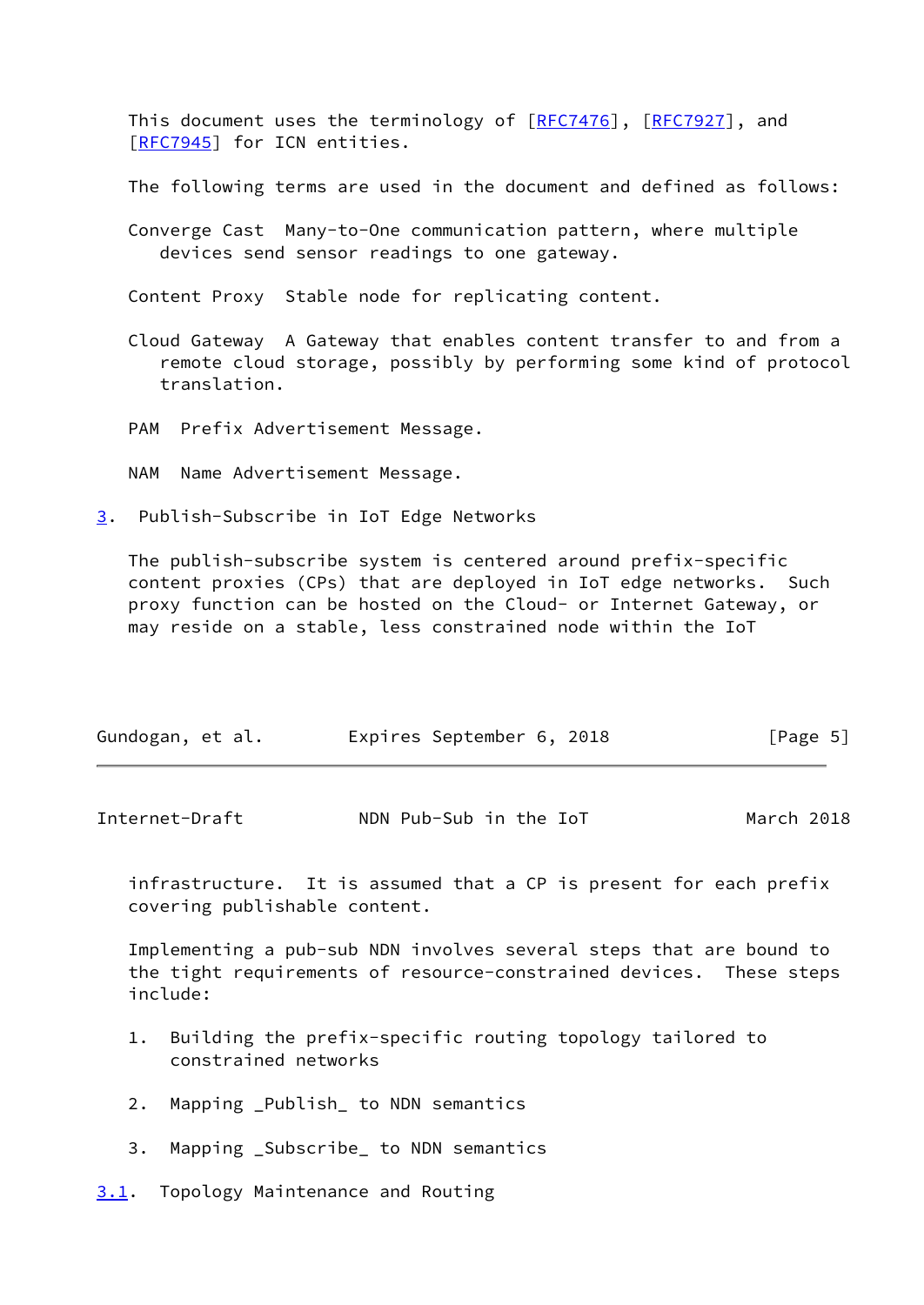A (sensor) node that wants to publish a data item needs to rely on path information towards the Content Proxy. Following the approach of [PANINI](#page-14-3) [PANINI], default routes will be established as follows.

 Each CP in the local IoT sub-network advertises the prefix(es) it represents to the routing system. It does so by broadcasting Prefix Advertisement Messages (PAMs) on the link layer (see [Section 4](#page-11-2) for the corresponding protocol details). Nodes that newly receive PAM advertisements will add or refresh a prefix-specific default route in their FIB. Intermediate nodes in a multi-hop environment also re broadcast PAMs, so that the entire sub-network is flooded and default route entries build a shortest path tree (SPT) towards the CP as shown in Table 1 (alternatively, a DODAG w.r.t. a gateway for redundant CPs).

 $(CP)$  $\sqrt{2}$ example and the PAM  $/$   $\vee$  PAM  $(A)$   $(B)$  $/|\n\angle$  /|\ : : : : : : PAM

Figure 2: SPT building by Prefix Advertisement Messages (PAMs)

 Information flowing from constrained sensor nodes towards a gateway is the prevalent communication pattern in the IoT (converge cast). The publish-subscribe system hence establishes a default routing (see sample FIB in Table 1) and uses the tree topology with default routes towards the CP as a first step of content aggregation. Content replication towards other CPs, an Internet gateway, or into a cloud can follow subsequently.

| Gundogan, et al. | Expires September 6, 2018  | [Page 6]   |
|------------------|----------------------------|------------|
| Internet-Draft   | NDN Pub-Sub in the IoT     | March 2018 |
|                  | -------+------+----------+ |            |

Table 1: FIB with a prefix-specific default route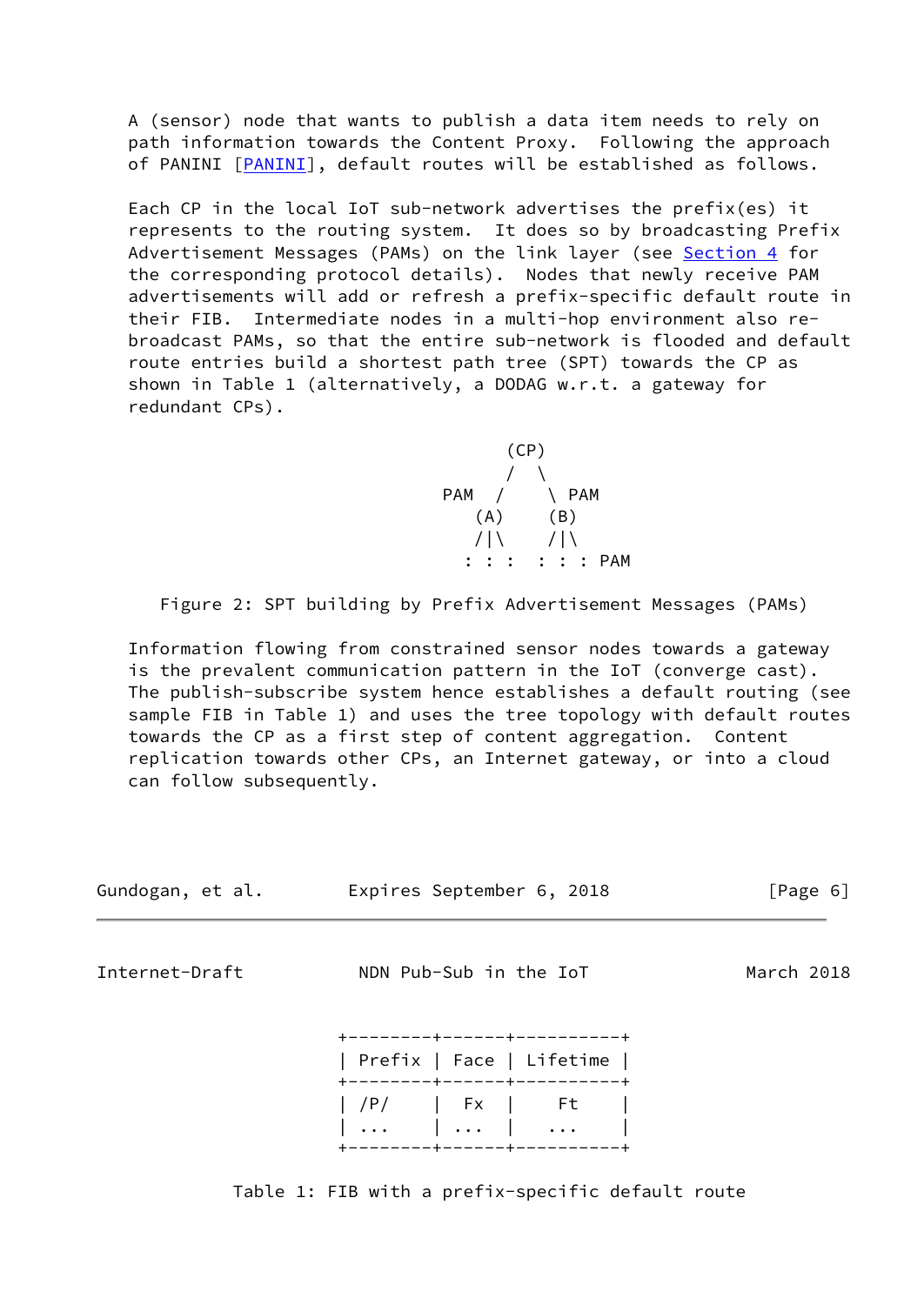It is noteworthy that the role of the new PAM message remains orthogonal to the existing Interest or Data semantics. A PAM never carries data nor requests, but resides on the control plane of name based routing. User applications stay unaffected, and continue to rely on the NDN-specific request-response paradigm.

 Each node in the tree calculates a rank based on the rank of its parent and a routing metric. Hence, the rank is an indication for the position within the tree and is strictly monotonically increasing in the downwards direction from root to leaf. For simplicity, this document uses the hop-count routing metric to calculate the rank. Future work can focus on more elaborate routing metrics, e.g., to reduce packet retransmissions or improve load balancing for publish operations.

 The Routing Information Base (RIB) contains the following information:

SPT

Prefix:

 Variable length prefix to configure a prefix-specific default route

Rank:

16-bit unsigned integer indicating a node's rank

Flags:

8-bit unsigned integer to store SPT related flags

#### Parent

The appropriate face towards the parent node is stored.

NAM Cache (NC)

 Entries in the NAM Cache are \_<name,downstream\_face>\_ tuples. The NC is consolidated when propagating name advertisements.

| Gundogan, et al. | Expires September 6, 2018 |  | [Page 7] |
|------------------|---------------------------|--|----------|
|------------------|---------------------------|--|----------|

<span id="page-7-1"></span><span id="page-7-0"></span>

| Internet-Draft |  | NDN Pub-Sub in the IoT | March 2018 |
|----------------|--|------------------------|------------|
|----------------|--|------------------------|------------|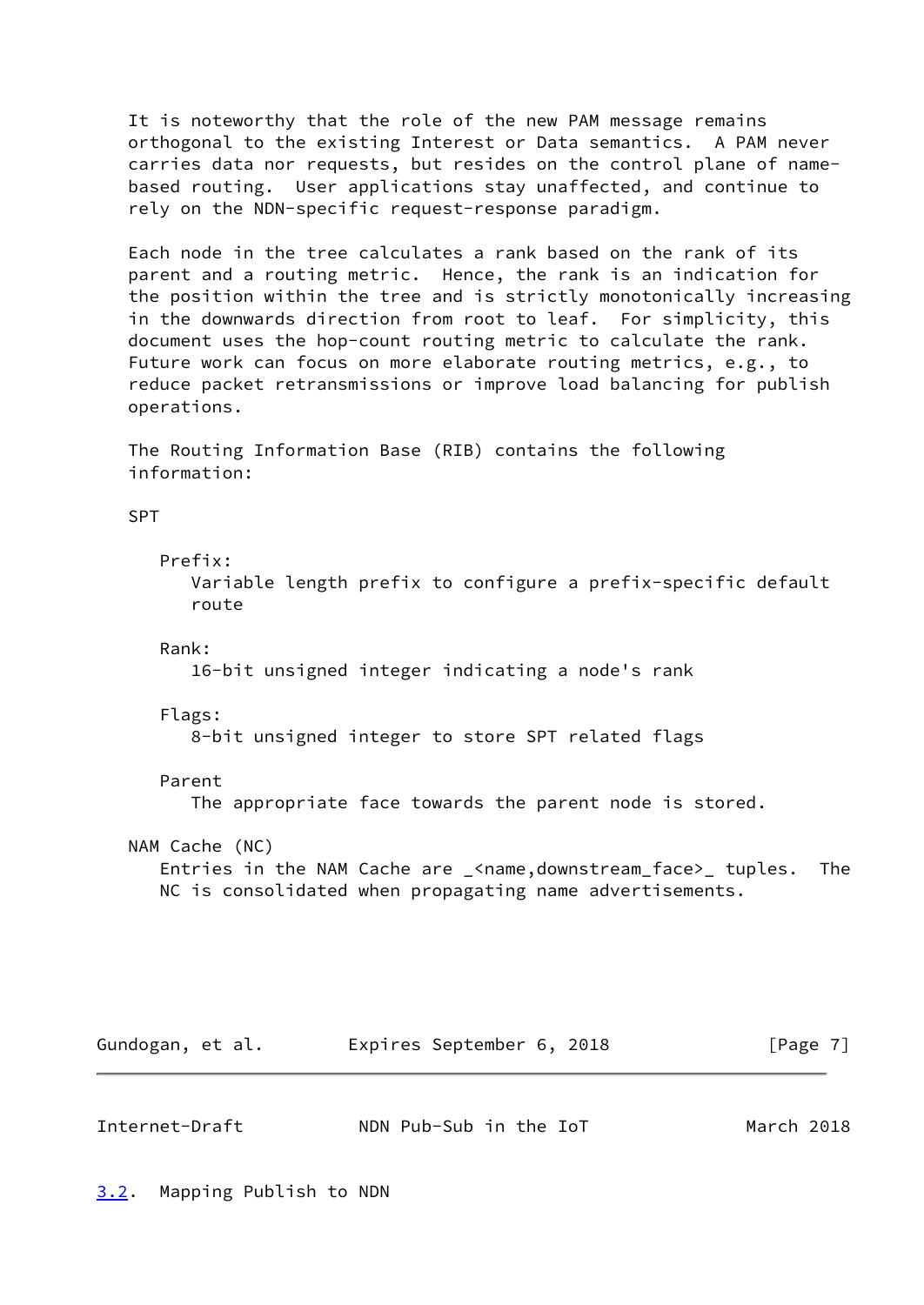In classical publish-subscribe systems, a Publish is typically implemented as a push mechanism on the data plane. However, this contradicts the request-response paradigm employed by NDN. To adapt the Publish operation to NDN semantics, it is split into two phases and the required push mechanism is performed on the control plane with a link-local scope. The two phases consist of:

- 1. Announcing names of Named Data Objects (NDO) to neighbors on the control plane
- 2. Requesting NDOs on the data plane

 In the first phase, the name of the NDO to publish is advertised to the prefix-specific upstream neighbor by encoding it with TLV format in a unicast link-local Name Advertisement Message (NAM) adopted from PANINI [\[PANINI](#page-14-3)]. Once an upstream neighbor receives an unsolicited NAM, the name is extracted and along with the incoming face stored in the NAM Cache (NC) as a \_<name,downstream\_face>\_ tuple. This link local content signaling does not establish any data paths in the PIT, nor does it modify the FIB or the Content Store (CS).

 In the second phase and as a result of an unsolicited NAM, the content is requested from the downstream neighbor according to the standard NDN scheme with an Interest message for the name recorded in the NC on the recorded face (see  $[HoPP]$  $[HoPP]$ ). When a downstream neighbor replies with the content (Data message), this neighbor removes the corresponding NC entry and the NDO to publish is successfully replicated one hop closer towards the content proxy. NC entries are thus short-lived for hop-wise replication only.

 Both phases are iteratively repeated hop-wise until the content proxy is reached. Being the root of this prefix-specific spanning tree, the content proxy has no further prefix-specific upstream neighbor and the replication terminates. It is noteworthy, that both phases can be interleaved, so that NAMs are signaled to the upstream neighbor, while the content is requested from the downstream neighbor.

 Figure 3 (a) depicts the hop-wise replication of a published content on the gradient towards the (CP). In this example, the name \_/HAW/ temp\_t\_ is advertised by the producer (P) to its parent node (A). (A) extracts the name from the NAM and stores it along with the incoming face in its NC. (A) then propagates the NAM further to its parent (CP) and simultaneously requests the content from (P) as depicted in Figure 3 (b). Likewise in Figure 3 (c), (CP) reacts to

Gundogan, et al. Expires September 6, 2018 [Page 8]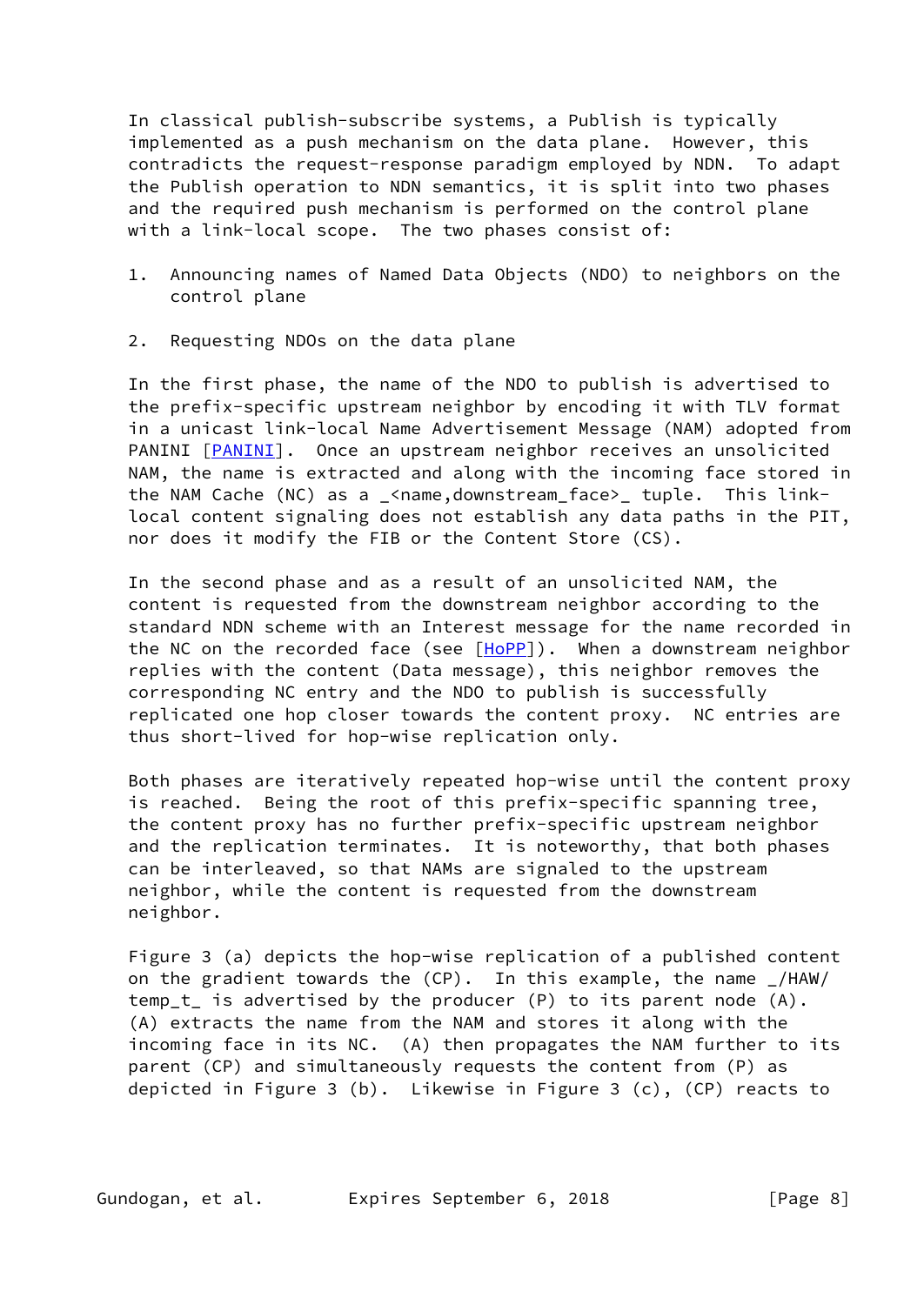<span id="page-9-1"></span> the incoming NAM by requesting the content from (A). NC states from (A) and (P) are removed as soon as they respond to the request.





<span id="page-9-0"></span>[3.3](#page-9-0). Mapping Subscribe to NDN

 In the proposed publish-subscribe system, the \_Subscribe\_ operation is equivalent to an Interest-based request of previously learned content names. A device can learn about new content in various ways:

- a. Name Advertisements by the CP via a dedicated prefix path or broadcast.
- b. By requesting a named topic from the CP and receiving a specific name of available content in return.
- c. By polling a name inventory / a dedicated data structure from the CP that records publishings and updates. Such a data structure may contain indicators about the periodicity of sensor readings to align periodic polling schemes to sensor reading intervals.
- d. By (offline) encoding topics into a hierarchical naming scheme of the form \_routing prefix / topic / unique\_part\_.

 Consumers request topics as well as named content by regurlar Interest requests. Thereby, Inerest timeouts for these requests serve as subscription periods, may be selected of a specific (long) timespan, and must be refreshed or retriggered for every publishing to adhere to the flow control approach of NDN.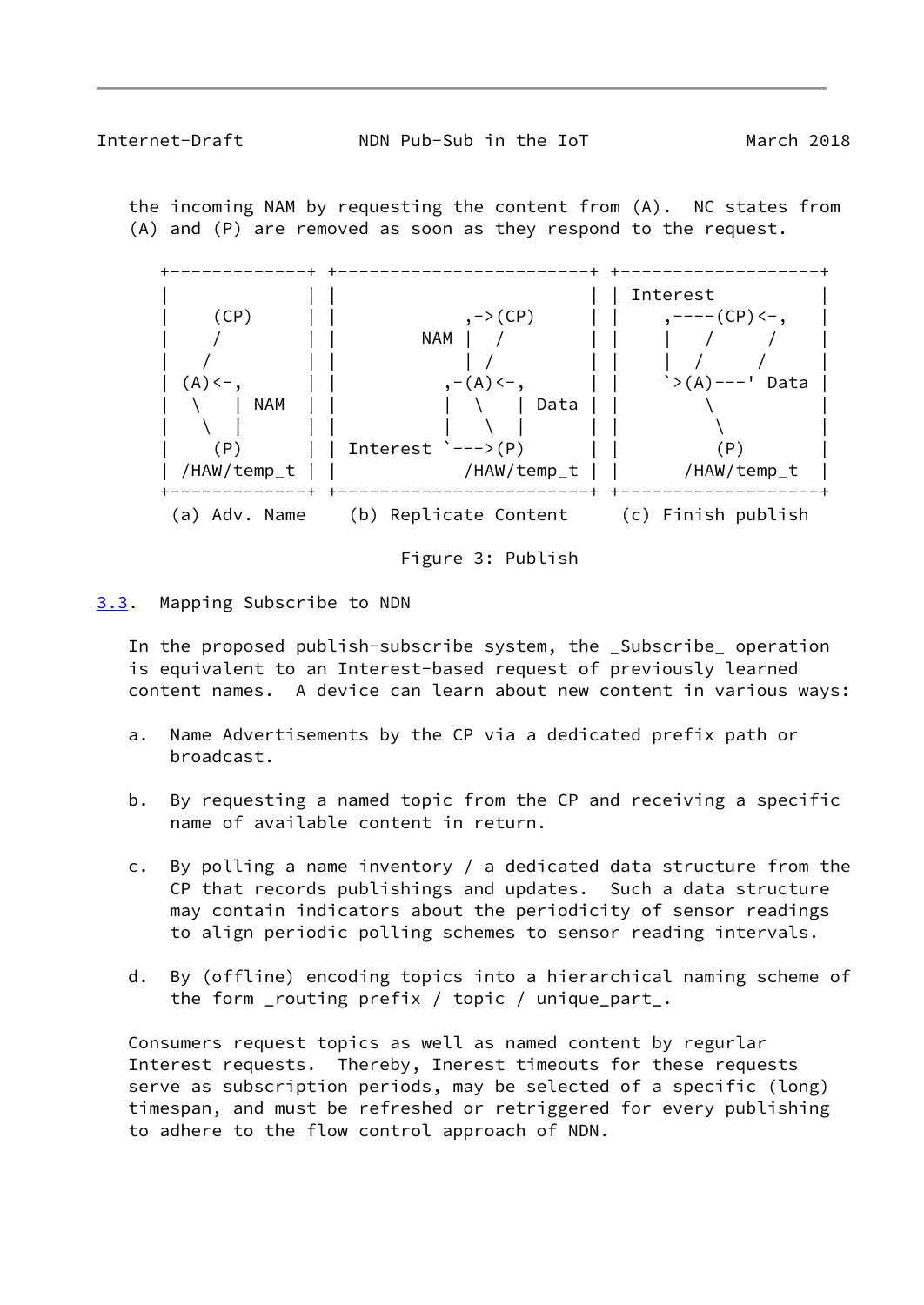<span id="page-10-1"></span>Internet-Draft NDN Pub-Sub in the IoT March 2018

<span id="page-10-0"></span>[3.4](#page-10-0). Content Replication in partitioned networks

The hop-wise replication described in **Section 3.2** transparently supports publish operations in partitioned networks. When a publish operation fails to replicate content and no backup parent is in the vicinity (Figure 4 (b)), the node marks its sub-DAG as \_floating\_ by propagating PAMs with the floating bit set and the NC entry is preserved. Once a sub-DAG becomes connected to another parent, the publishing is resumed (Figure 4 (c)).



Figure 4: Publish in partitioned network

 A node receiving a PAM from its parent with the floating bit set may rejoin the tree using another parent in the neighborhood that is connected to the content proxy. Rejoining the tree may result in a worse rank.

#### <span id="page-10-2"></span>[3.5](#page-10-2). Content Replication between Proxy Instances

 Content Proxies within a network domain MAY advertise prefixes from an overlapping prefix range and thereby implement multiple upstreams in (some of) the FIBs. According to **Section 3.2**, content will be published to these multiple CPs upstream and thus populate a replicated environment.

Content Proxies MAY equally establish a subscription hierarchy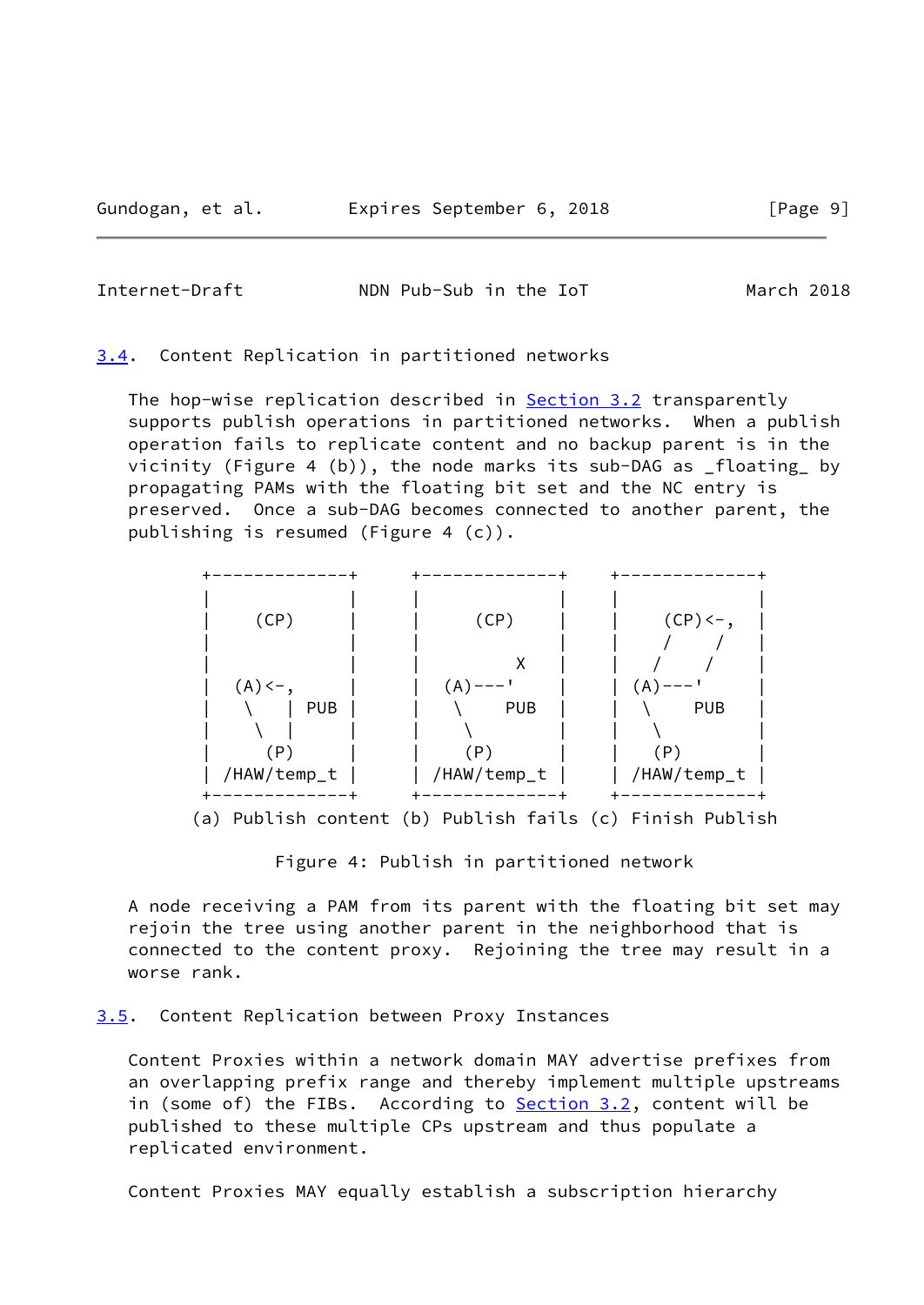between neighboring domains. This requires an exchange of corresponding FIB entries between the involved domain. It is noteworthy that a global exchange of FIB tables (e.g., Inter-provider peering) is beyond the scope of this document.

<span id="page-11-3"></span><span id="page-11-2"></span><span id="page-11-1"></span><span id="page-11-0"></span>Gundogan, et al. 
Expires September 6, 2018

[Page 10] Internet-Draft NDN Pub-Sub in the IoT March 2018 [3.6](#page-11-0). Alerting and group communication TODO [4](#page-11-2). Control Plane Messaging Control plane messaging is currently under separate discussion. Details will be added after consensus is found. TODO: add mappings of PAM and NAM to the NDN and CCNx dialects [4.1](#page-11-3). Prefix Advertisement Message (PAM) 0 1 2 3 0 1 2 3 4 5 6 7 8 9 0 1 2 3 4 5 6 7 8 9 0 1 2 3 4 5 6 7 8 9 0 1 +-+-+-+-+-+-+-+-+-+-+-+-+-+-+-+-+-+-+-+-+-+-+-+-+-+-+-+-+-+-+-+-+ | Type = PAM | F| Reserved | Rank +-+-+-+-+-+-+-+-+-+-+-+-+-+-+-+-+-+-+-+-+-+-+-+-+-+-+-+-+-+-+-+-+ | Prefix Length | Prefix ... +-+-+-+-+-+-+-+-+-+-+-+-+-+-+-+-+-+-+-+-+-+-+-+-+-+-+-+-+-+-+-+-+ Figure 5: Prefix Advertisement Message (PAM) Message type: 8-bit unsigned integer. Indicates a PAM. Floating (F): 1-bit floating flag. Indicates that a sub-tree is not connected to the content proxy, when set. Reserved: 7-bit unused field. It MUST be initialized to zero by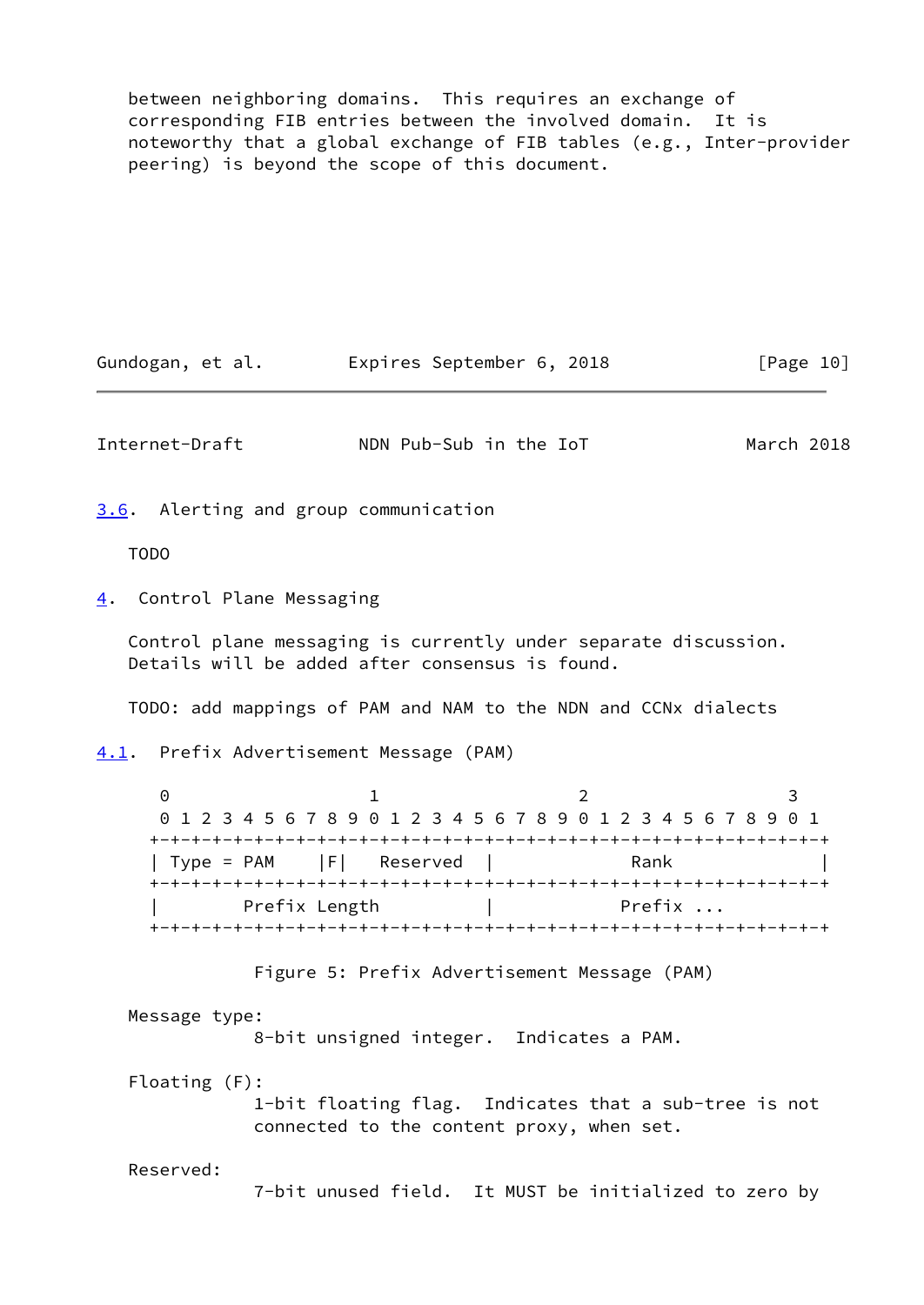<span id="page-12-2"></span><span id="page-12-1"></span><span id="page-12-0"></span>

|                       | the sender and MUST be ignored by the receiver.                                                          |   |              |
|-----------------------|----------------------------------------------------------------------------------------------------------|---|--------------|
| Rank:                 |                                                                                                          |   |              |
|                       | 16-bit unsigned integer. Indicates a node's position in<br>the SPT.                                      |   |              |
| Prefix Length:        | 16-bit unsigned integer. Indicates the length of the<br>following prefix in bytes.                       |   |              |
| Prefix:               | Variable length prefix used to configure a default route<br>within the SPT.                              |   |              |
| Gundogan, et al.      | Expires September 6, 2018                                                                                |   | [Page $11$ ] |
|                       |                                                                                                          |   |              |
| Internet-Draft        | NDN Pub-Sub in the IoT                                                                                   |   | March 2018   |
| 4.2.                  | Name Advertisement Message (NAM)                                                                         |   |              |
| $\Theta$              | $\mathbf 1$<br>0 1 2 3 4 5 6 7 8 9 0 1 2 3 4 5 6 7 8 9 0 1 2 3 4 5 6 7 8 9 0 1                           | 2 | 3            |
|                       | Type = NAM       Reserved                 Options Length                                                 |   |              |
|                       | Options                                                                                                  |   |              |
|                       | Figure 6: Name Advertisement Message (NAM)                                                               |   |              |
| Type:                 | 8-bit unsigned integer. Indicates a NAM.                                                                 |   |              |
| Reserved:             | 8-bit unused field. It MUST be initialized to zero by<br>the sender and MUST be ignored by the receiver. |   |              |
| Length:               | 16-bit unsigned integer. Indicates the accumulated<br>length of all options.                             |   |              |
| Name Option<br>4.2.1. |                                                                                                          |   |              |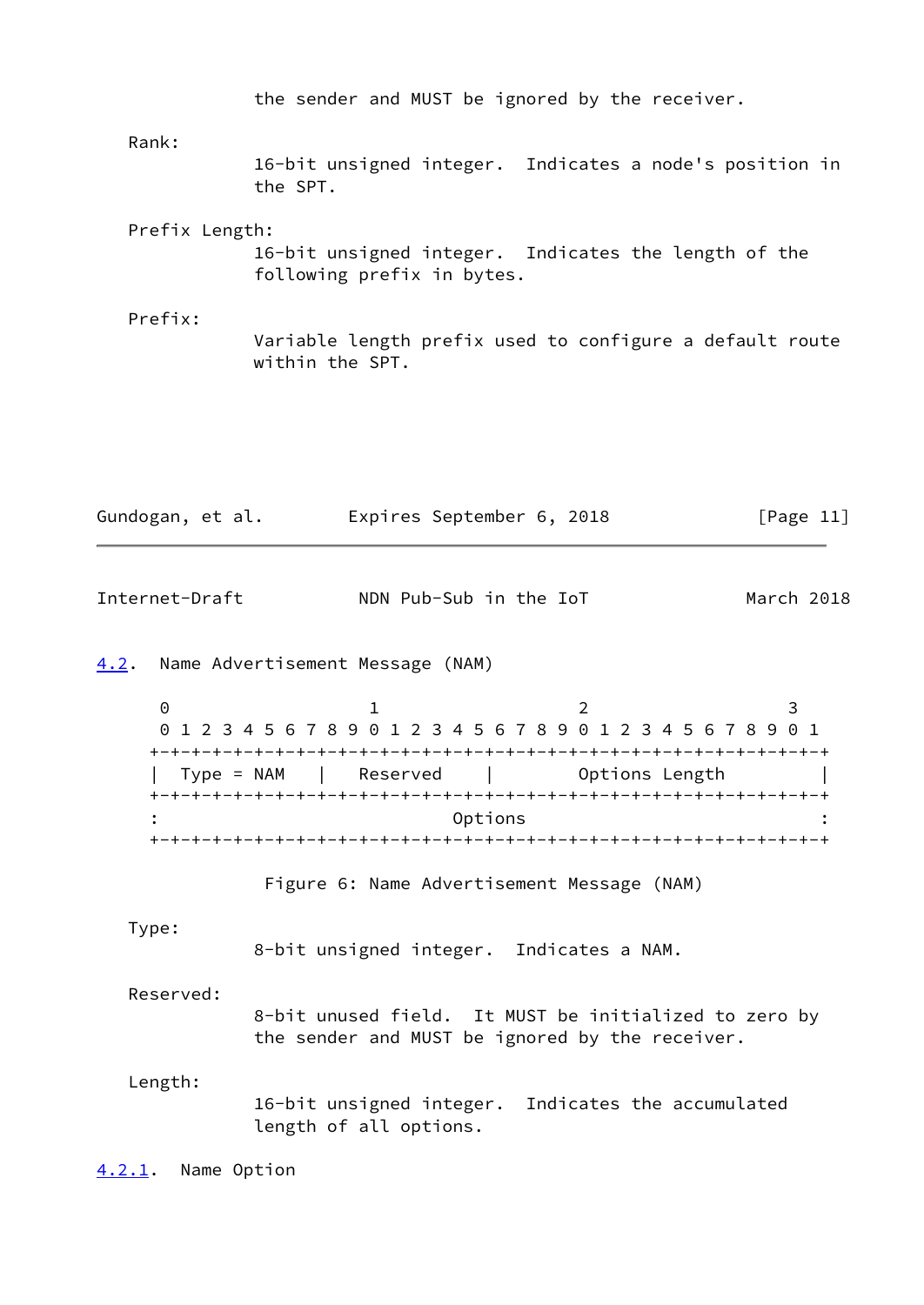0 1 2 3 0 1 2 3 4 5 6 7 8 9 0 1 2 3 4 5 6 7 8 9 0 1 2 3 4 5 6 7 8 9 0 1 +-+-+-+-+-+-+-+-+-+-+-+-+-+-+-+-+-+-+-+-+-+-+-+-+-+-+-+-+-+-+-+-+ | Type = 0x00 | Name Length | Name ... +-+-+-+-+-+-+-+-+-+-+-+-+-+-+-+-+-+-+-+-+-+-+-+-+-+-+-+-+-+-+-+-+ Figure 7: Name option format Type: 8-bit unsigned integer. Indicates the name option (0x00). Name Length: 16-bit unsigned integer. Indicates the length of the name, excluding the type and length field. Name: Variable length name. Gundogan, et al. Expires September 6, 2018 [Page 12] Internet-Draft NDN Pub-Sub in the IoT March 2018

<span id="page-13-1"></span><span id="page-13-0"></span>[5](#page-13-0). Security Considerations

TODO

<span id="page-13-2"></span>[6](#page-13-2). References

<span id="page-13-3"></span>[6.1](#page-13-3). Normative References

 [RFC2119] Bradner, S., "Key words for use in RFCs to Indicate Requirement Levels", [BCP 14](https://datatracker.ietf.org/doc/pdf/bcp14), [RFC 2119](https://datatracker.ietf.org/doc/pdf/rfc2119), DOI 10.17487/RFC2119, March 1997, <[https://www.rfc-editor.org/info/rfc2119>](https://www.rfc-editor.org/info/rfc2119).

<span id="page-13-4"></span>[6.2](#page-13-4). Informative References

<span id="page-13-5"></span> [HoPP] Cuendogan, C., Kietzmann, P., Schmidt, TC., and M. Waehlisch, "HoPP: Robust and Resilient Publish-Subscribe for an Information-Centric Internet of Things", Technical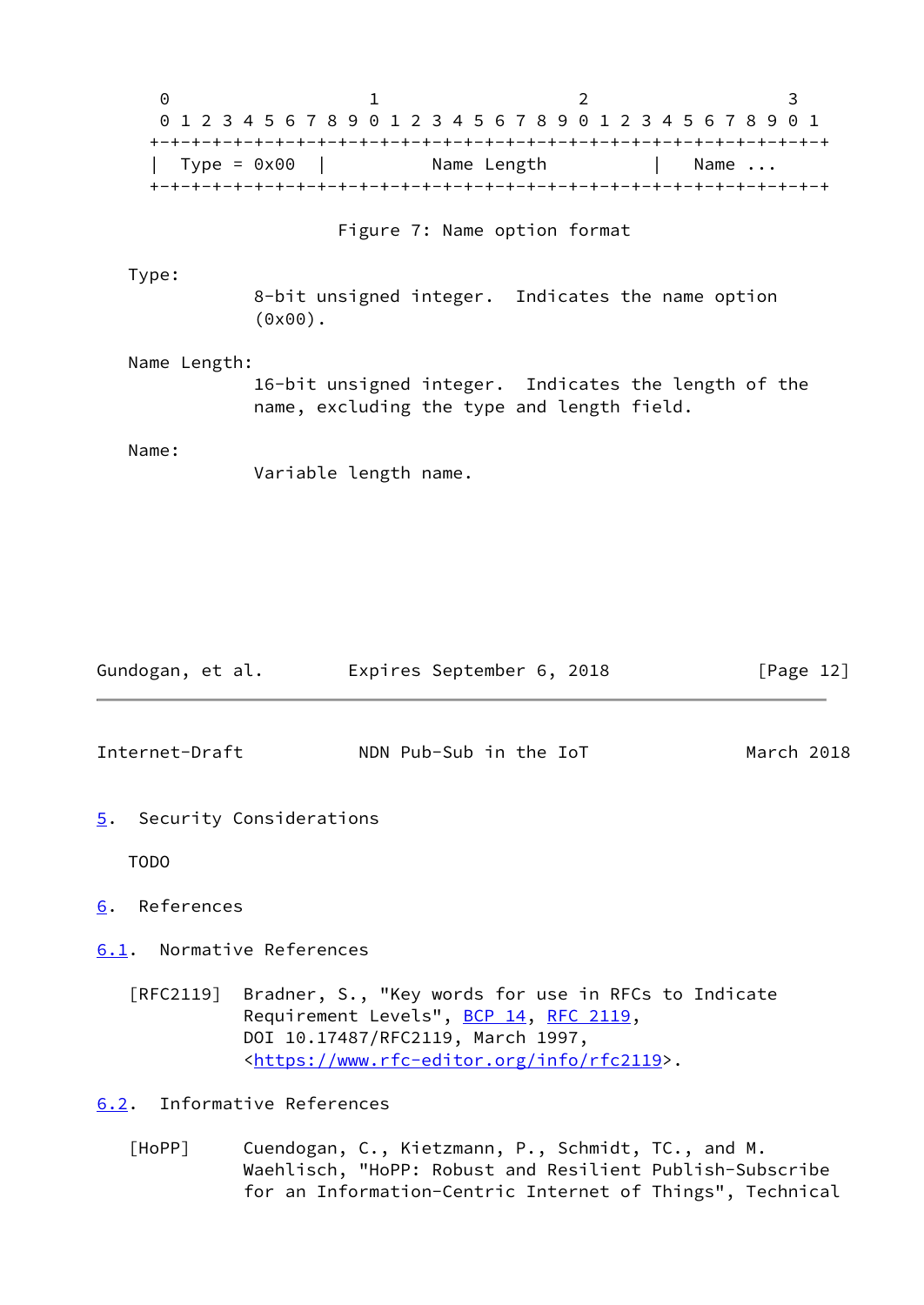Report No. arXiv:1801.03890, January 2018.

<span id="page-14-1"></span>[I-D.gundogan-icnrg-ccnlowpan]

 Gundogan, C., Schmidt, T., Waehlisch, M., Scherb, C., Marxer, C., and C. Tschudin, "CCN Packet Adaptation to IEEE 802.15.4 Networks", [draft-gundogan-icnrg-ccnlowpan-00](https://datatracker.ietf.org/doc/pdf/draft-gundogan-icnrg-ccnlowpan-00) (work in progress), September 2017.

- <span id="page-14-2"></span> [IWMT] Kutscher, D. and S. Farrell, "Towards an Information- Centric Internet with more Things", Position Paper, Interconnecting Smart Objects with the Internet Workshop IAB, 2011.
- <span id="page-14-0"></span> [NDN-EXP] Baccelli, E., Mehlis, C., Hahm, O., Schmidt, TC., and M. Waehlisch, "Information Centric Networking in the IoT: Experiments with NDN in the Wild", Proc. of 1st ACM Conf. on Information-Centric Networking (ICN-2014) ACM DL, pp. 77-86, September 2014.
- <span id="page-14-3"></span> [PANINI] Schmidt, TC., Woelke, S., Berg, N., and M. Waehlisch, "Let's Collect Names: How PANINI Limits FIB Tables in Name Based Routing", Proc. of 15th IFIP Networking Conference IEEE Press, pp. 458-466, Mai 2016.
- [RFC7476] Pentikousis, K., Ed., Ohlman, B., Corujo, D., Boggia, G., Tyson, G., Davies, E., Molinaro, A., and S. Eum, "Information-Centric Networking: Baseline Scenarios", [RFC 7476,](https://datatracker.ietf.org/doc/pdf/rfc7476) DOI 10.17487/RFC7476, March 2015, <[https://www.rfc-editor.org/info/rfc7476>](https://www.rfc-editor.org/info/rfc7476).

| Gundogan, et al. | Expires September 6, 2018 |  | [Page 13] |
|------------------|---------------------------|--|-----------|
|------------------|---------------------------|--|-----------|

Internet-Draft NDN Pub-Sub in the IoT March 2018

- [RFC7927] Kutscher, D., Ed., Eum, S., Pentikousis, K., Psaras, I., Corujo, D., Saucez, D., Schmidt, T., and M. Waehlisch, "Information-Centric Networking (ICN) Research Challenges", [RFC 7927](https://datatracker.ietf.org/doc/pdf/rfc7927), DOI 10.17487/RFC7927, July 2016, <[https://www.rfc-editor.org/info/rfc7927>](https://www.rfc-editor.org/info/rfc7927).
- [RFC7945] Pentikousis, K., Ed., Ohlman, B., Davies, E., Spirou, S., and G. Boggia, "Information-Centric Networking: Evaluation and Security Considerations", [RFC 7945](https://datatracker.ietf.org/doc/pdf/rfc7945), DOI 10.17487/RFC7945, September 2016, <[https://www.rfc-editor.org/info/rfc7945>](https://www.rfc-editor.org/info/rfc7945).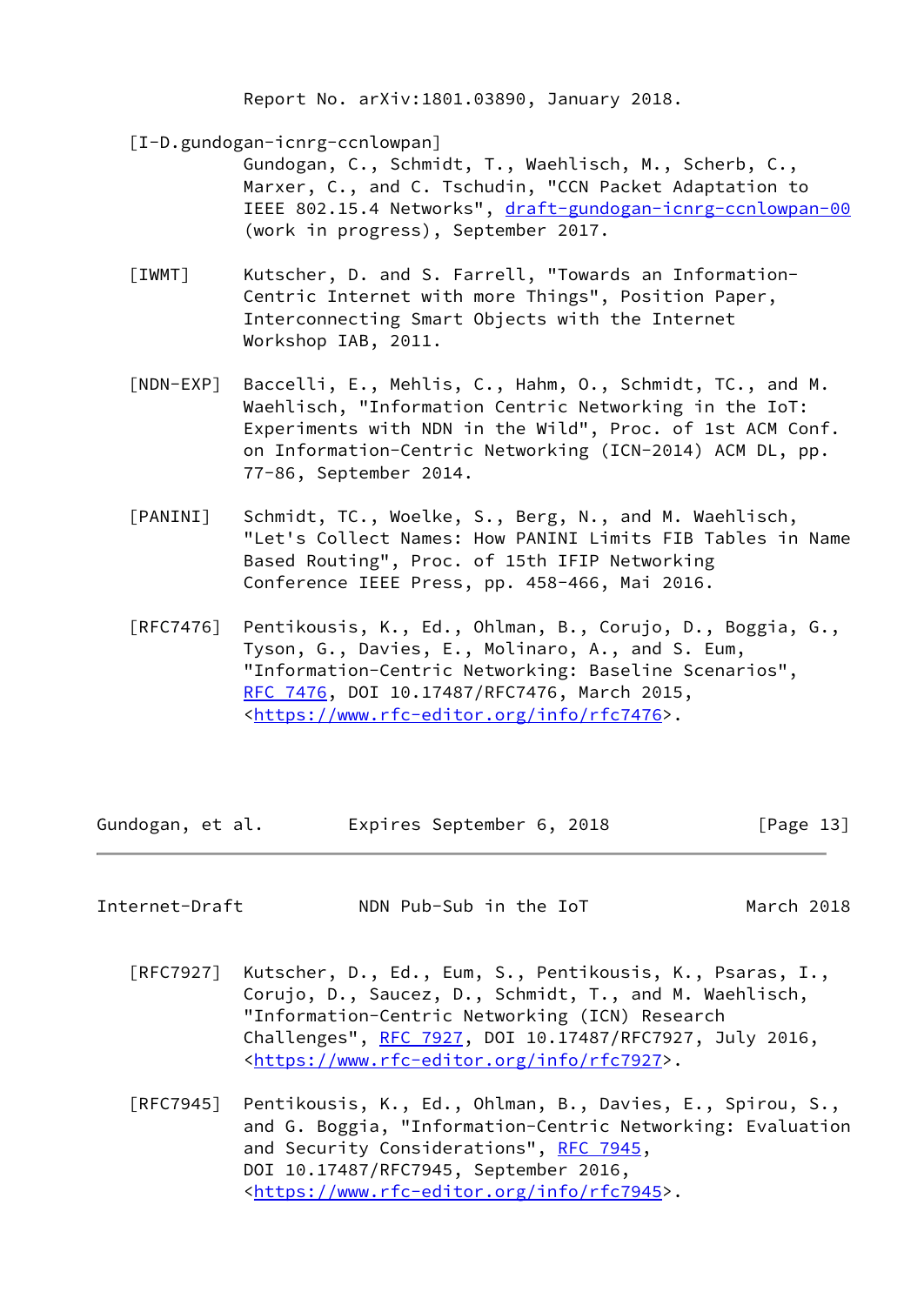<span id="page-15-0"></span>

| Gundogan, et al. | Expires September 6, 2018 | [Page 14]  |
|------------------|---------------------------|------------|
| Internet-Draft   | NDN Pub-Sub in the IoT    | March 2018 |

# Acknowledgments

 This work was stimulated by fruitful discussions in the ICNRG, several research project teams and in personal communication. We